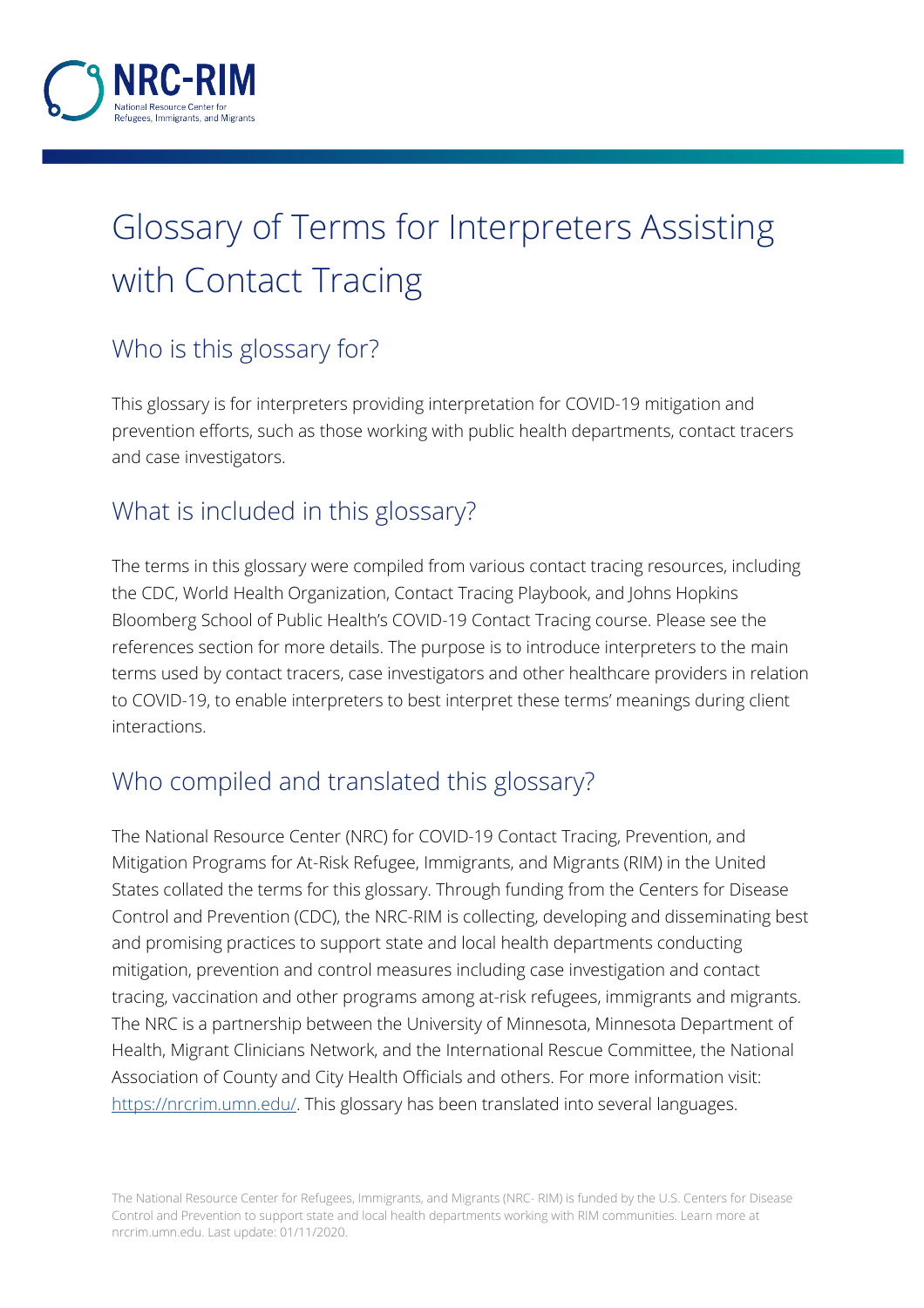# When was this glossary last reviewed?

Our understanding of COVID-19 is rapidly evolving as the pandemic continues and we gather more evidence. Therefore, some definitions may change slightly (e.g., the criteria for who is considered a "high-risk" individual). The NRC conducts regular checks to ensure our resources are up-to-date. This glossary was last reviewed on January 2, 2021.

We recommend that all interpreters assisting with contact tracing take Johns Hopkins' free Coursera course COVID-19 Contact Tracing available at

<https://www.coursera.org/learn/covid-19-contact-tracing> or the Association of State and Territorial Health Officials training Making Contact: A Training for COVID-19 Contact Tracers available at [https://learn.astho.org/products/making-contact-a-training-for-covid-19](https://learn.astho.org/products/making-contact-a-training-for-covid-19-contact-tracers) [contact-tracers.](https://learn.astho.org/products/making-contact-a-training-for-covid-19-contact-tracers)

# Terms, in alphabetical order

## Antibody test

"After a person is infected, they typically develop antibodies. Antibodies help the body fight infection and, in many cases, develop immunity. Antibodies are found in the blood and in body secretions, such as saliva. The antibodies that are most important in SARS-CoV-2 testing are called IgG antibodies. IgG develops 10–14 days after a person is infected. Antibody tests of the blood (and in some cases, saliva) can detect whether the antibody is present or not. If the IgG antibody is present (a positive antibody test) it is evidence that the person has had SARS-CoV-2 infection. At the current time, it is not known for certain that this means the person is immune. In addition, the antibody test can be incorrect, for example, it sometimes shows IgG present when it is not. Therefore, even when someone has a positive antibody test, it may not mean a person is protected from reinfection." (Source: modified from the [Johns Hopkins University and Emily Gurley\)](https://www.coursera.org/learn/covid-19-contact-tracing/resources/Oi3DJ)

### Asymptomatic

"A person who does not show any signs or symptoms of a disease. People with asymptomatic may not feel ill. Because they may feel well, they don't know they're infected, and will continue their regular activities, which can easily expose and transmit the virus to others." (Source: [Johns Hopkins University and Emily Gurley\)](https://www.coursera.org/learn/covid-19-contact-tracing/resources/Oi3DJ)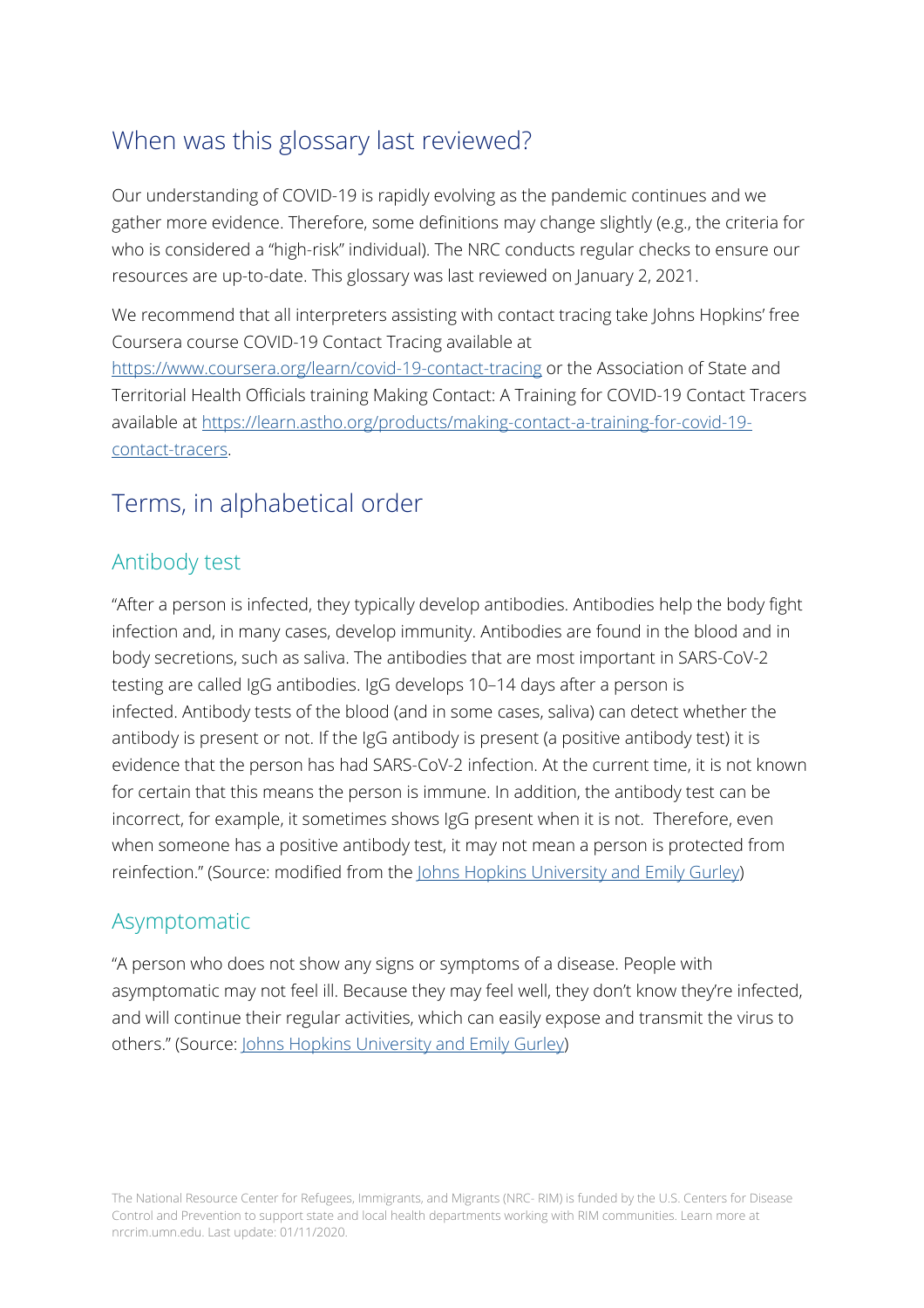### Case

A person who is thought to be ("probable") or confirmed to be infected with COVID-19. (Source: [CDC\)](https://wwwn.cdc.gov/nndss/conditions/coronavirus-disease-2019-covid-19/case-definition/2020/)

#### Clinical criteria (or, clinical features)

Signs and symptoms of illness or infection. For COVID-19, this includes:

- Fever
- Cough
- Shortness of breath
- Difficulty breathing
- Headache
- Sore throat
- New loss of smell and/or taste (Source: [CDC\)](https://www.cdc.gov/coronavirus/2019-ncov/symptoms-testing/symptoms.html)

#### *Signs of illness*

Can be objectively observed by someone else or a machine. This may include cough, elevated temperature, sweating, increased heart rate, low blood oxygen levels, vomiting, diarrhea, or abnormal findings on a physical examination. Some signs mean that the disease (e.g., COVID-19) is becoming more severe. (Source: [Johns](https://www.coursera.org/learn/covid-19-contact-tracing/resources/Oi3DJ)  [Hopkins University and Emily Gurley\)](https://www.coursera.org/learn/covid-19-contact-tracing/resources/Oi3DJ).

#### *Symptoms of illness*

What patients say about how they feel, but that is not easily observed by someone else. This may include fatigue/tiredness, nausea, muscle aches, headache, chills, difficulty breathing, loss of taste or smell, sore throat or other symptoms. Certain or worsening symptoms mean that the disease (e.g., COVID-19) may be becoming more severe. (Source: [Johns Hopkins University and Emily Gurley\)](https://www.coursera.org/learn/covid-19-contact-tracing/resources/Oi3DJ)

Somethings can be both a sign and a symptom. For example, fever can is a sign, but when someone complains they have a "fever", it can also be a symptom.

#### Patient should immediately seek care if they have emergency warning signs or symptoms, such as:

• Severe shortness of breath, especially if they have blue lips or face (could mean they are not getting enough oxygen)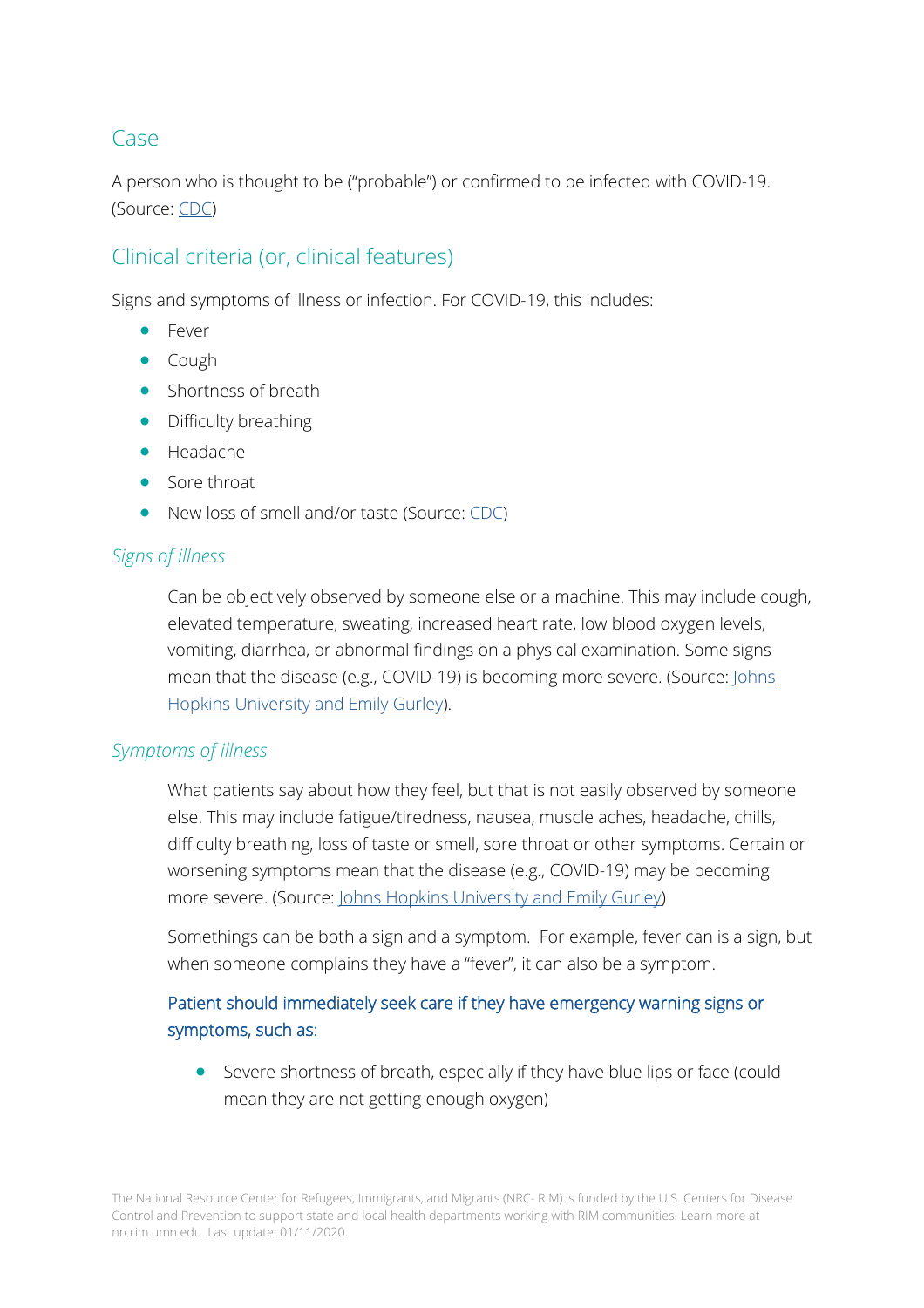- Increasing rate of breathing, increasing sensation of shortness of breath or waking up during sleep with shortness of breath
- Chest pain
- New confusion or difficulty waking up (Source: modified from [CDC\)](https://www.cdc.gov/coronavirus/2019-ncov/symptoms-testing/symptoms.html)

#### Community transmission (or, community spread)

In an area, people are infected with SARS-CoV-2, but some are not sure how or where they became infected. (Source: [CDC\)](https://www.cdc.gov/coronavirus/2019-ncov/faq.html#:%7E:text=Community%20spread%20means%20people%20have,where%20they%20became%20infected.)

#### Confirmed case

A laboratory has verified that the person is infected with COVID-19. (Source: [CDC\)](https://wwwn.cdc.gov/nndss/conditions/coronavirus-disease-2019-covid-19/case-definition/2020/)

## Congregate housing

Many people living close together in the same building, sharing many of the same living areas. (Source: [Johns Hopkins University and Emily Gurley\)](https://www.coursera.org/learn/covid-19-contact-tracing/resources/Oi3DJ)

## Contact or Close contact

A person who may be at risk for a contagious disease because they were physically close to or exposed to someone known to have the disease. The exact definition depends on the type of disease. For COVID-19, CDC defines a close contact as a person who was within 6 feet of a person infected with COVID-19, for at least 15 minutes (or more) depending on the exposure. Data is still limited for how long of exposure is relevant for COVID-19. It depends on how physically close the person was to the person infected with COVID-19, how long they were close to each other, whether the infected person had symptoms (for example, was coughing) and whether either person was wearing a N95 respirator. (Source: [CDC\)](https://www.cdc.gov/coronavirus/2019-ncov/php/contact-tracing/contact-tracing-plan/appendix.html#contact)

#### Containment

Using measures such contact tracing, quarantine, early detection and isolation of cases to prevent the spread of disease early on in transmission. (Source: [WHO\)](https://www.who.int/emergencies/diseases/managing-epidemics-interactive.pdf)

### Coronaviruses (CoVs)

A large group of viruses. There are 7 different types of coronaviruses that can infect humans, ranging from those that cause the common cold to the coronavirus responsible for COVID-19. (Source: [CDC\)](https://www.cdc.gov/coronavirus/types.html)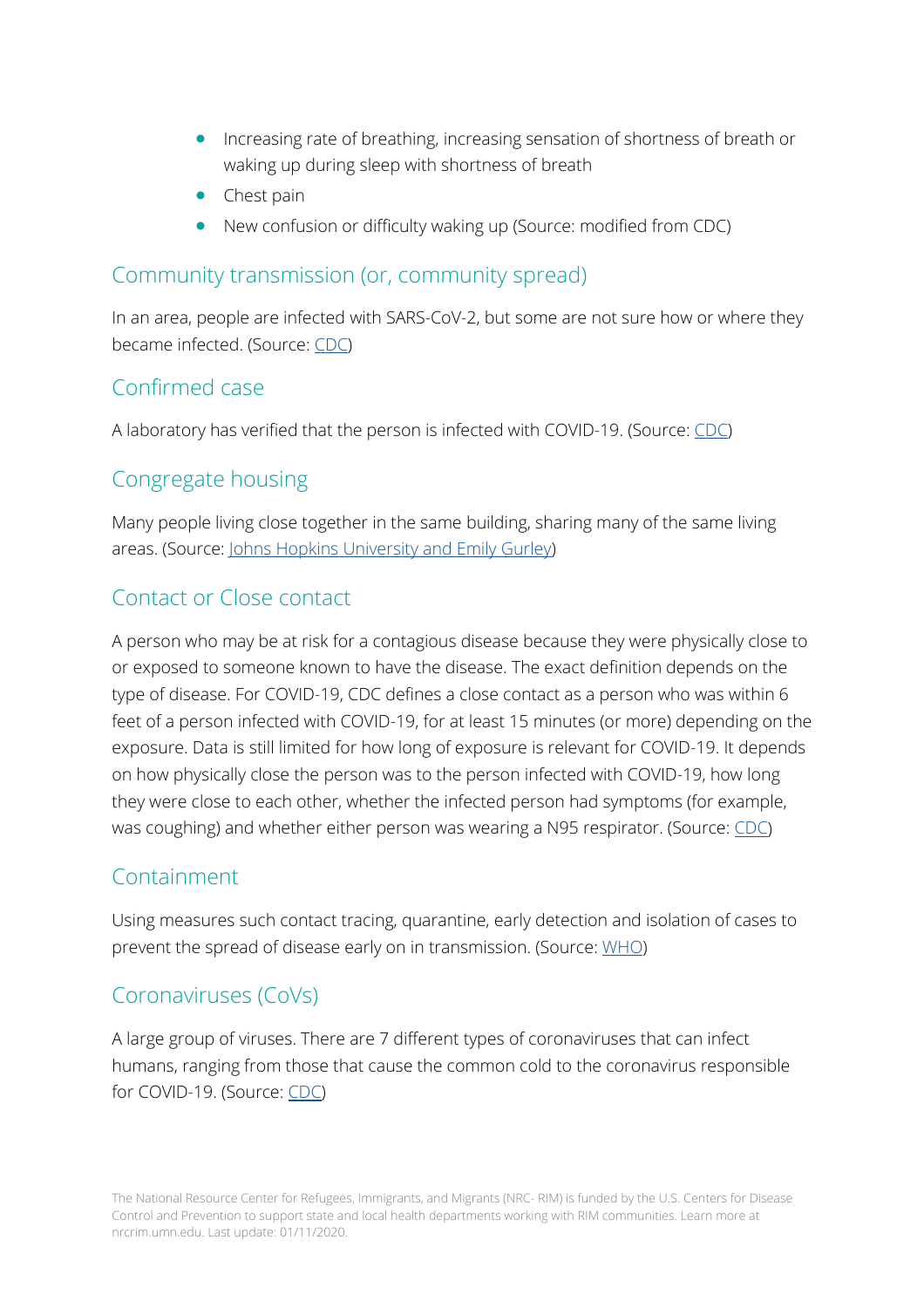## COVID-19

"The name of the disease caused by the novel coronavirus, SARS-CoV-2, and is short for "'Coronavirus Disease 2019'." (Source: [WHO\)](https://www.who.int/news-room/q-a-detail/q-a-coronaviruses)

#### Epidemiologic evidence (or, epidemiologic risk / linkage)

In the 14 days before a person starts experiencing COVID-19 symptoms, a person who is exposed to at least one of the below:

- Close contact with a confirmed or probable case of COVID-19
- Close contact with a person experiencing illness and who themselves were linked to a confirmed case of COVID-19
- Travel to or living in an area with sustained, ongoing community transmission of SARS-CoV-2
- Member of a high-risk group for COVID-19

(Source: [CDC\)](https://wwwn.cdc.gov/nndss/conditions/coronavirus-disease-2019-covid-19/case-definition/2020/)

## Epidemiologist

Individuals trained as "disease detectives", these professionals search for the cause of disease, identify people who are at risk, determine how to control or stop the disease from spreading or how to prevent the disease from happening again. (Source: [CDC\)](https://www.cdc.gov/careerpaths/k12teacherroadmap/epidemiologists.html)

### Exposure notification (or, proximity tracing)

Using Bluetooth technology or GPS coordinates, digital tools track how close people are to each other and notify people who were close to a positive COVID-19 case. (Source: Contact [Tracing Playbook\)](https://contacttracingplaybook.resolvetosavelives.org/glossary)

#### High-risk persons

People with specific characteristics that make their risk of becoming infected or having severe illness from COVID-19. This may change as we learn more about COVID-19, but based on current knowledge, high-risk persons are those:

- 65 years and older
- With underlying medical conditions this list is updated as more studies become available. It includes conditions such as cancer, diabetes, heart conditions, obesity, pregnancy, and smoking.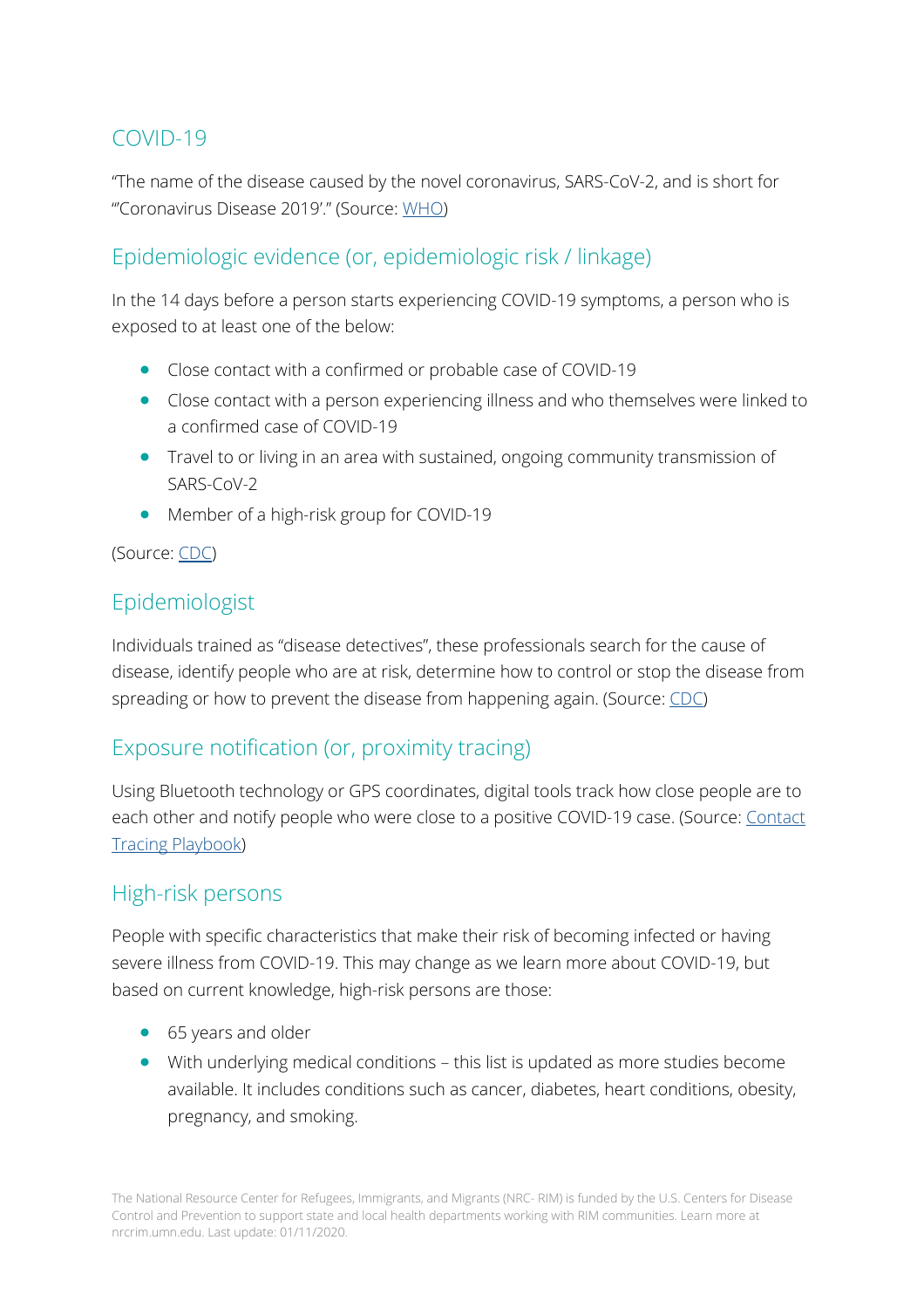Other groups may need to take extra precautions based on characteristics about themselves as individuals or where they live. This currently includes racial and ethnic minority groups, persons who are pregnant and/or breastfeeding, people with disabilities; people living in rural communities, newly resettled refugees, people experiencing homelessness, and those living or working in nursing homes and longer-term care facilities. (Source: [CDC\)](https://www.cdc.gov/coronavirus/2019-ncov/need-extra-precautions/index.html)

#### Incubation period

The time from when a person is infected with SARS-CoV-2 until the person experiences their first COVID-19 symptoms (e.g., the time between when the virus enters a person's body and when the person has a fever). The SARS-CoV-2 incubation period ranges from 2 to 14 days. (Source: [CDC\)](https://www.cdc.gov/coronavirus/2019-ncov/hcp/faq.html#:%7E:text=Based%20on%20existing%20literature%2C,2%E2%80%9314%20days.)

#### Infectious period

Time during which a case (a person infected with SARS-CoV-2) can transmit the virus to other people. The infectious period begins 2 days before a case has signs and symptoms of COVID-19, meaning they could be spreading COVID-19 without realizing they are sick.

The end of the infectious period is defined as when:

- It is at least 10 days after the onset of illness
- Symptoms are improving
- There has been no fever within the past 3 days

People who are asymptomatic can also be infectious and their infectious period is more difficult to define. (Sources: [CDC;](https://www.cdc.gov/coronavirus/2019-ncov/hcp/disposition-in-home-patients.html) [Johns Hopkins University and Emily Gurley\)](https://www.coursera.org/learn/covid-19-contact-tracing/resources/Oi3DJ)

#### Isolation

Separating people infected with COVID-19 (both those who are sick with COVID-19 and those with no symptoms) from people who are not infected with COVID-19. The goal is to prevent or limit the sick person from spreading COVID-19 to others in their household or in the general public. For example, a person may isolate in a section of their house if they have a private bedroom and bathroom to use. (Source: [Johns Hopkins University and Emily](https://www.coursera.org/learn/covid-19-contact-tracing/resources/Oi3DJ)  [Gurley\)](https://www.coursera.org/learn/covid-19-contact-tracing/resources/Oi3DJ)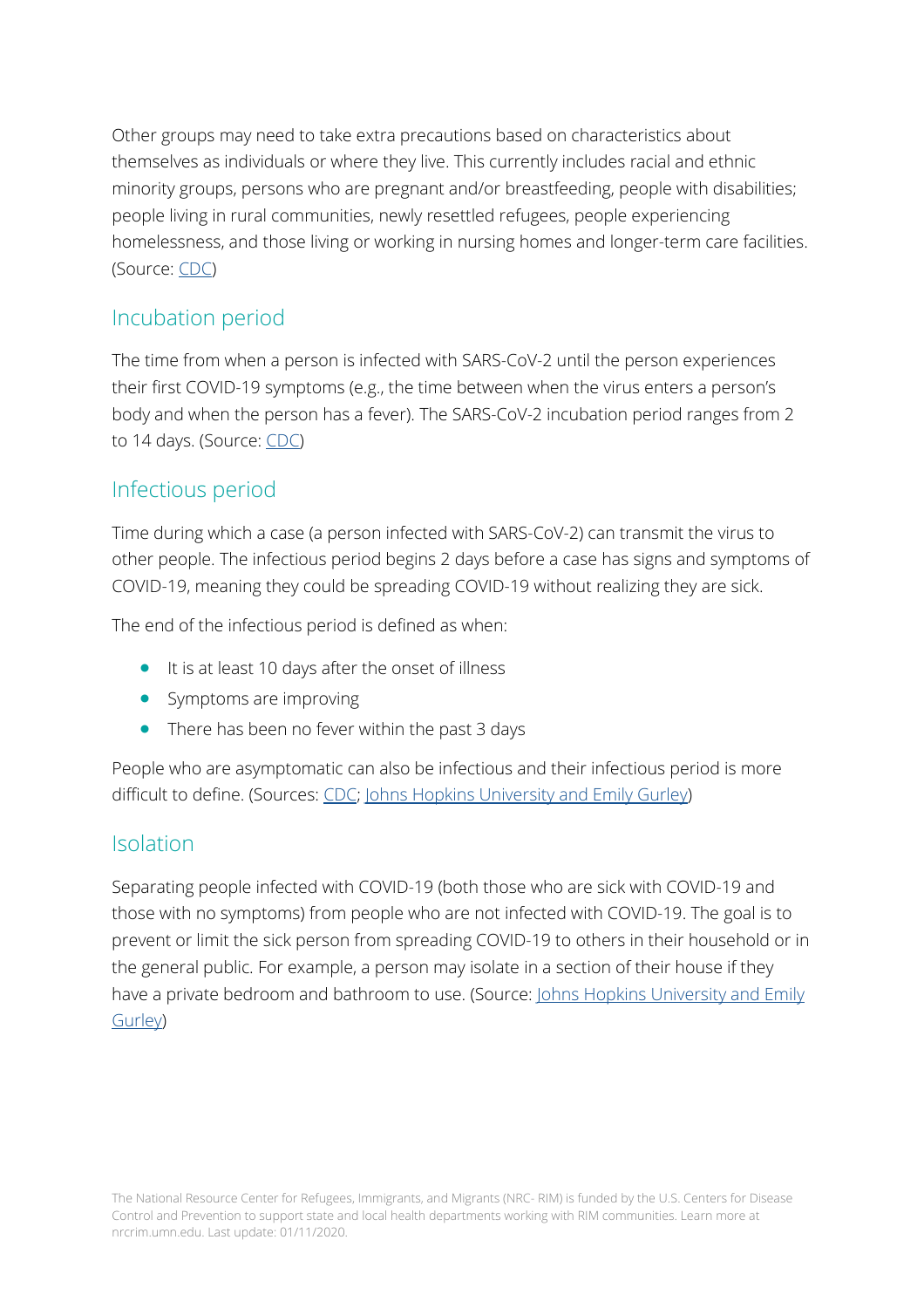#### N95 respirator

A specially designed mask (facepiece) that can block at least 95% of airborne particles, recommended for use by healthcare workers during COVID-19. Due to significant shortages, it is not recommended for use by the general public. (Source: [CDC\)](https://www.cdc.gov/coronavirus/2019-ncov/hcp/respirator-use-faq.html)

#### **Outbreak**

"A higher-than-expected number of occurrences of disease (e.g., COVID-19) in a specific location and time." (Source: [CDC\)](https://www.cdc.gov/coronavirus/2019-ncov/cases-updates/about-epidemiology/identifying-source-outbreak.html#:%7E:text=An%20outbreak%20is%20called%20an,classified%20as%20a%20pandemic.)

### Pandemic

"Event in which a disease spreads across several countries and affects a large number of people." (Source: [CDC\)](https://www.cdc.gov/coronavirus/2019-ncov/cases-updates/about-epidemiology/identifying-source-outbreak.html#:%7E:text=An%20outbreak%20is%20called%20an,classified%20as%20a%20pandemic.)

#### Probable case

A person who meets some, but not all, criteria indicating they are infected with COVID-19. For example, it could be a person who:

- Meets clinical criteria (meaning they have the symptoms of COVID-19) and epidemiologic evidence (e.g., they came into close contact with someone infected and/or were in an area with community transmission of COVID-19) with no confirmatory laboratory testing performed for COVID-19; OR
- Meets presumptive laboratory evidence AND either clinical criteria (COVID-19 symptoms) OR epidemiologic evidence
- Meets vital records criteria (meaning a death certificate lists COVID-19 or SARS-CoV-2 as cause of death or contributing to death) with no confirmatory laboratory testing performed for COVID-19 (Source: [CDC\)](https://wwwn.cdc.gov/nndss/conditions/coronavirus-disease-2019-covid-19/case-definition/2020/)

#### Proximity tracing (or, exposure notification)

Using Bluetooth technology or GPS coordinates, digital tools track how close people are to each other and notify people who were close to a positive COVID-19 case. (Source: Contact [Tracing Playbook\)](https://contacttracingplaybook.resolvetosavelives.org/glossary)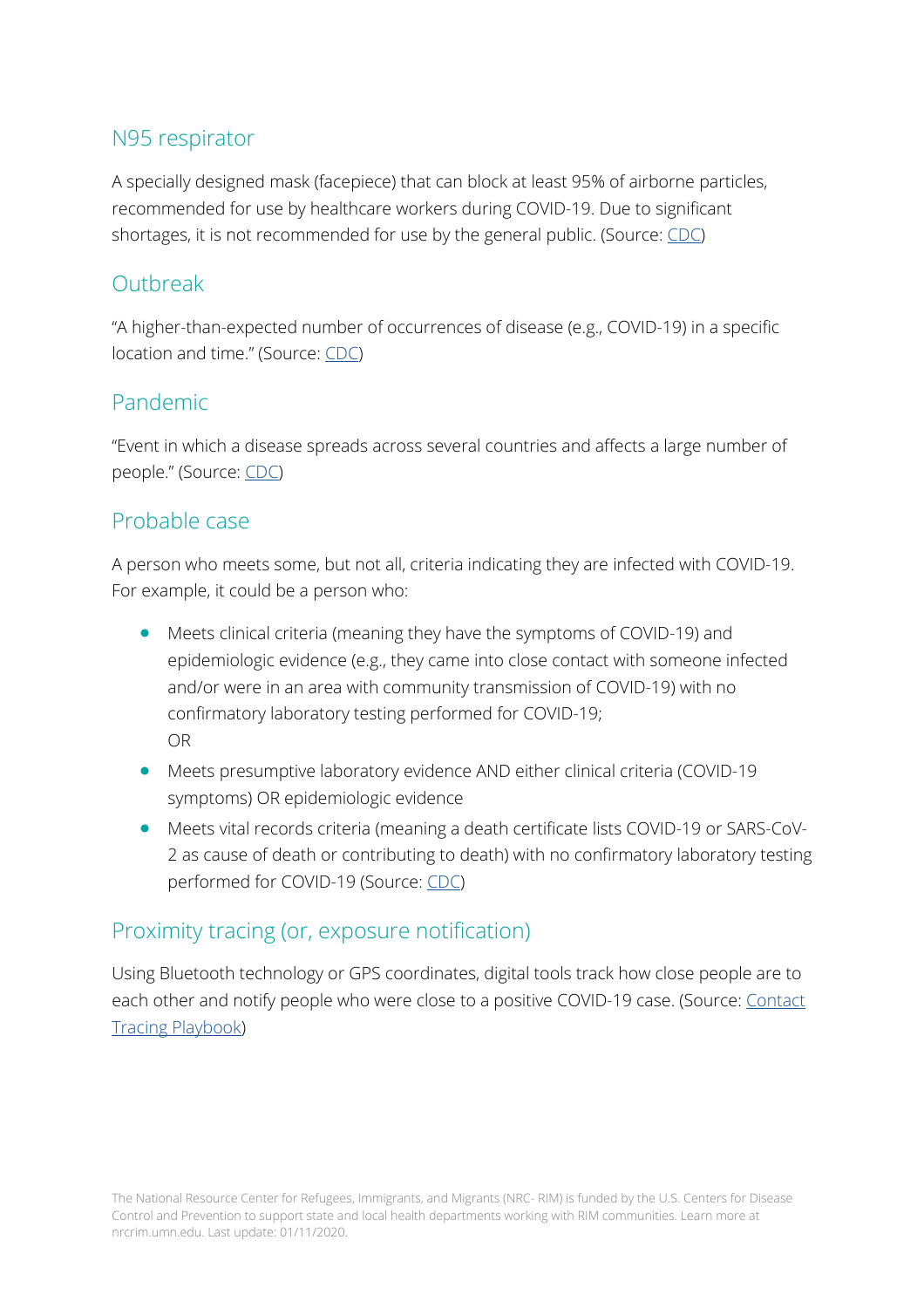#### PCR test

"Short for polymerase chain reaction. A PCR test is a diagnostic test that identifies virus in the body. SARS-CoV-2 has DNA and RNA sequences that are unique and specific to the virus—that is, no other virus or organism has these sequences. The SARS-CoV-2 PCR test assesses for these sequences. If they are present, the test is positive. PCR tests for SARS-CoV-2 are usually done from swabs taken from the back of the throat or nose." (Source: [Johns Hopkins University and Emily Gurley\)](https://www.coursera.org/learn/covid-19-contact-tracing/resources/Oi3DJ)

#### **Ouarantine**

"Used to keep someone who might have been exposed to COVID-19 away from others. Quarantine helps prevent spread of disease that can occur before a person knows they are sick or if they are infected with the virus without feeling symptoms." (Source: [CDC\)](https://www.cdc.gov/coronavirus/2019-ncov/if-you-are-sick/quarantine-isolation.html)

#### Reproductive number

The number of people a single person with COVID-19 will infect, if each person they come into contact with is susceptible to being infected. For example, if the reproductive number is 2, that means that one person sick with COVID-19 could infect 2 other people and cause them to get COVID-19, if those 2 other people are susceptible. (Source: *Johns Hopkins* [University and Emily Gurley\)](https://www.coursera.org/learn/covid-19-contact-tracing/resources/Oi3DJ)

#### Respiratory droplets

Particles from respiratory (e.g., body parts involved in helping a person to breathe) secretions (usually, water-like fluid) that are exhaled by a person. If a person is infected with SARS-CoV-2, their respiratory droplets will contain the SARS-CoV-2 virus, and these can infect others with SARS-CoV-2. Respiratory droplet particles cannot float in the air; they will drop to the ground by gravity. Therefore, after a person exhales them, they fall within 3–4 feet. (Source: [Johns Hopkins University and Emily Gurley\)](https://www.coursera.org/learn/covid-19-contact-tracing/resources/Oi3DJ)

#### SARS-CoV-2

Severe acute respiratory syndrome coronavirus 2, which is the type of virus that causes the COVID-19 illness. (Source: [Johns Hopkins University and Emily Gurley\)](https://www.coursera.org/learn/covid-19-contact-tracing/resources/Oi3DJ)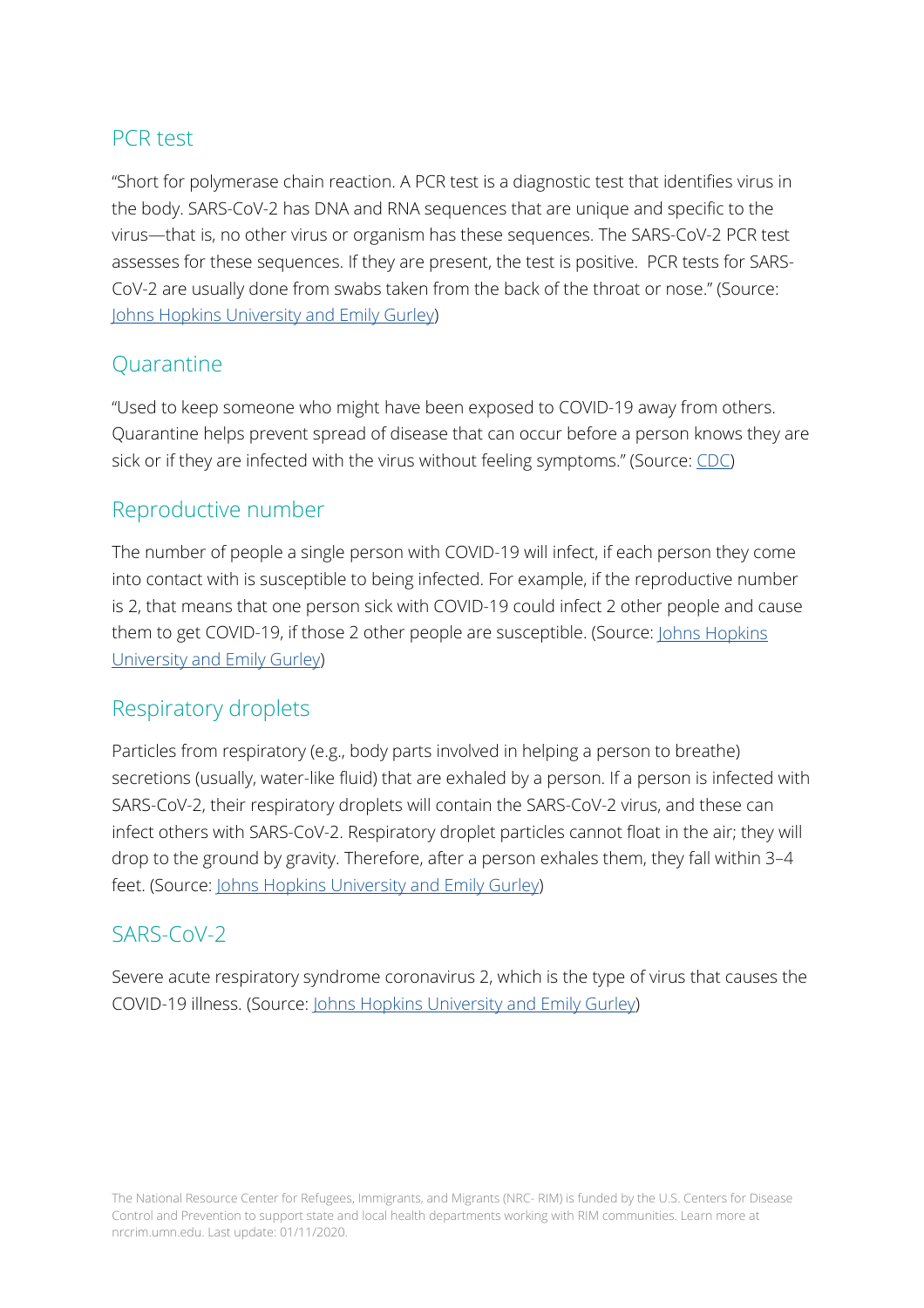#### Specimen

A biologic sample provided by a person for medical testing.

#### Suppression

The goal of contact tracing, quarantine, finding and isolating COVID-19 cases, and of alternating between strict and less strict public health and social measures – to reduce and maintain low levels of COVID-19 transmission. (Source: [Contact Tracing Playbook\)](https://contacttracingplaybook.resolvetosavelives.org/glossary)

### Telemedicine

Use of electronic communication to share information and deliver health care services. Telemedicine has become more widely used with the arrival of COVID-19. (Source: [Contact](https://contacttracingplaybook.resolvetosavelives.org/glossary)  [Tracing Playbook\)](https://contacttracingplaybook.resolvetosavelives.org/glossary)

# References

Resolve to Save Lives (2020). COVID-19 Contact Tracing Playbook: Glossary. Accessed 1 December 2020 at <https://contacttracingplaybook.resolvetosavelives.org/glossary>

Johns Hopkins University and Emily Gurley (2020). COVID-19 Contact Tracing: Glossary of Terms. [Creative Commons Attribution-NonCommercial-ShareAlike 4.0.](https://creativecommons.org/licenses/by-nc-sa/4.0/) Accessed 1 December 2020 at [https://www.coursera.org/learn/covid-19-contact](https://www.coursera.org/learn/covid-19-contact-tracing/resources/Oi3DJ)[tracing/resources/Oi3DJ](https://www.coursera.org/learn/covid-19-contact-tracing/resources/Oi3DJ)

Centers for Disease Control and Prevention (CDC) (2016). Who Are Epidemiologists? Accessed 1 December 2020 at <https://www.cdc.gov/careerpaths/k12teacherroadmap/epidemiologists.html>

CDC (2020). Appendices: Contact Tracing. Accessed 18 December 2020 at [https://www.cdc.gov/coronavirus/2019-ncov/php/contact-tracing/contact-tracing](https://www.cdc.gov/coronavirus/2019-ncov/php/contact-tracing/contact-tracing-plan/appendix.html#contact)[plan/appendix.html#contact.](https://www.cdc.gov/coronavirus/2019-ncov/php/contact-tracing/contact-tracing-plan/appendix.html#contact)

CDC (2020). Coronavirus Disease 2019 (COVID-19) 2020 Interim Case Definition, Approved April 5, 2020. National Notifiable Diseases Surveillance System (NNDSS). Accessed 1 December 2020 at [https://wwwn.cdc.gov/nndss/conditions/coronavirus](https://wwwn.cdc.gov/nndss/conditions/coronavirus-disease-2019-covid-19/case-definition/2020/)[disease-2019-covid-19/case-definition/2020/](https://wwwn.cdc.gov/nndss/conditions/coronavirus-disease-2019-covid-19/case-definition/2020/)